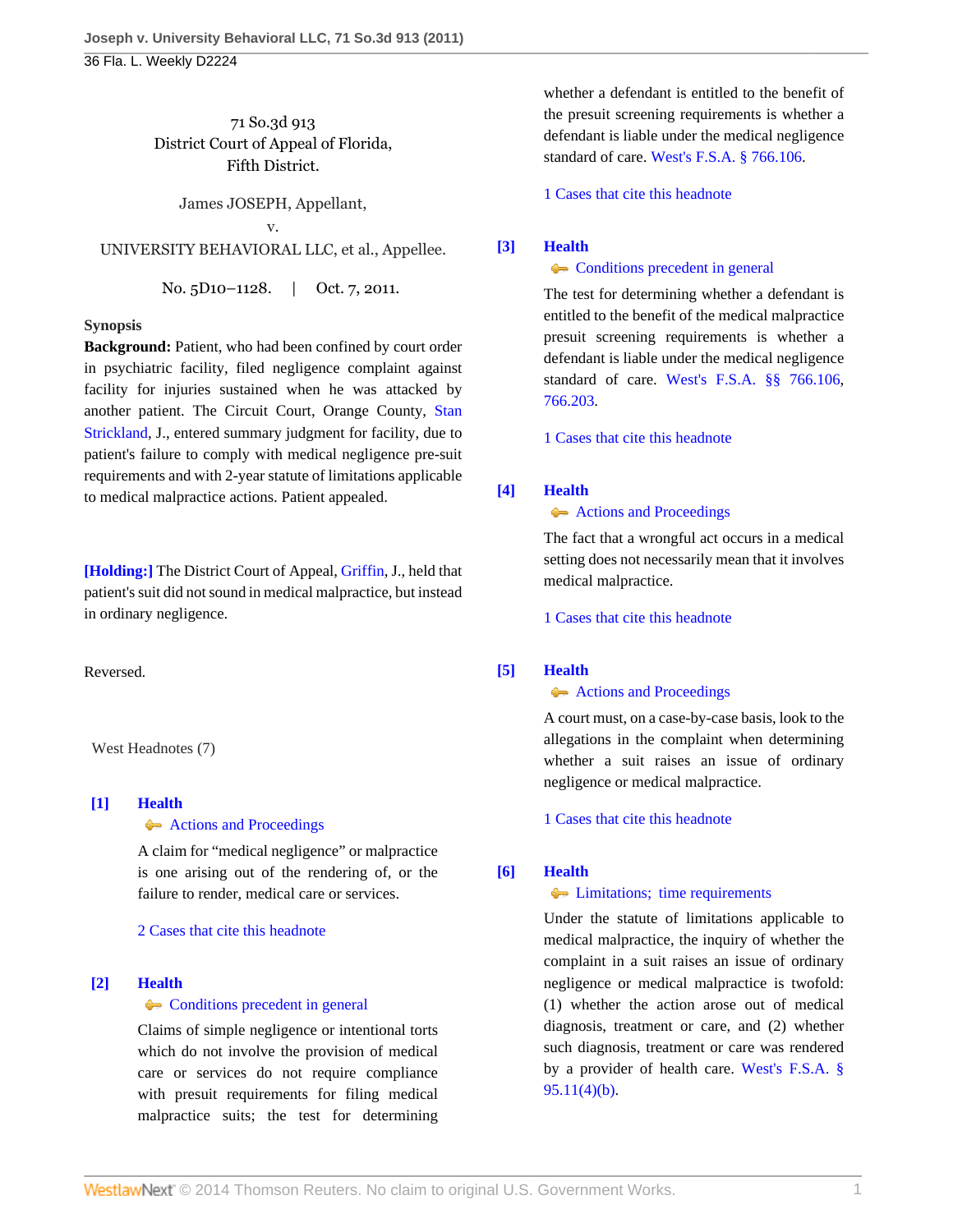[1 Cases that cite this headnote](http://www.westlaw.com/Link/RelatedInformation/DocHeadnoteLink?docGuid=Ic2bf7d2c017b11e1be8fdb5fa26a1033&headnoteId=202641812800620111227125152&originationContext=document&vr=3.0&rs=cblt1.0&transitionType=CitingReferences&contextData=(sc.Default))

# <span id="page-1-0"></span>**[\[7\]](#page-4-0) [Health](http://www.westlaw.com/Browse/Home/KeyNumber/198H/View.html?docGuid=Ic2bf7d2c017b11e1be8fdb5fa26a1033&originationContext=document&vr=3.0&rs=cblt1.0&transitionType=DocumentItem&contextData=(sc.Default))**

• [Conditions precedent in general](http://www.westlaw.com/Browse/Home/KeyNumber/198Hk803/View.html?docGuid=Ic2bf7d2c017b11e1be8fdb5fa26a1033&originationContext=document&vr=3.0&rs=cblt1.0&transitionType=DocumentItem&contextData=(sc.Default))

## **[Health](http://www.westlaw.com/Browse/Home/KeyNumber/198H/View.html?docGuid=Ic2bf7d2c017b11e1be8fdb5fa26a1033&originationContext=document&vr=3.0&rs=cblt1.0&transitionType=DocumentItem&contextData=(sc.Default))**

# **Example 1** [Limitations; time requirements](http://www.westlaw.com/Browse/Home/KeyNumber/198Hk811/View.html?docGuid=Ic2bf7d2c017b11e1be8fdb5fa26a1033&originationContext=document&vr=3.0&rs=cblt1.0&transitionType=DocumentItem&contextData=(sc.Default))

Patient's claim, that psychiatric facility negligently failed to protect him, failed to provide adequate supervision, and failed to provided adequate security, when he was attacked by another patient, did not sound in medical malpractice, but instead in ordinary negligence, and thus, patient's suit was not barred by failure to comply with the medical malpractice presuit requirements or the two-year statute of limitations for medical malpractice actions. [West's F.S.A. §§ 95.11\(4\)\(b\),](http://www.westlaw.com/Link/Document/FullText?findType=L&pubNum=1000006&cite=FLSTS95.11&originatingDoc=Ic2bf7d2c017b11e1be8fdb5fa26a1033&refType=SP&originationContext=document&vr=3.0&rs=cblt1.0&transitionType=DocumentItem&contextData=(sc.Default)#co_pp_ea5b0000e1ba5) [766.106](http://www.westlaw.com/Link/Document/FullText?findType=L&pubNum=1000006&cite=FLSTS766.106&originatingDoc=Ic2bf7d2c017b11e1be8fdb5fa26a1033&refType=LQ&originationContext=document&vr=3.0&rs=cblt1.0&transitionType=DocumentItem&contextData=(sc.Default)), [766.203](http://www.westlaw.com/Link/Document/FullText?findType=L&pubNum=1000006&cite=FLSTS766.203&originatingDoc=Ic2bf7d2c017b11e1be8fdb5fa26a1033&refType=LQ&originationContext=document&vr=3.0&rs=cblt1.0&transitionType=DocumentItem&contextData=(sc.Default)).

[Cases that cite this headnote](http://www.westlaw.com/Link/RelatedInformation/DocHeadnoteLink?docGuid=Ic2bf7d2c017b11e1be8fdb5fa26a1033&headnoteId=202641812800720111227125152&originationContext=document&vr=3.0&rs=cblt1.0&transitionType=CitingReferences&contextData=(sc.Default))

## **Attorneys and Law Firms**

**\*914** [Annabel C. Majewski](http://www.westlaw.com/Link/Document/FullText?findType=h&pubNum=176284&cite=0344715901&originatingDoc=Ic2bf7d2c017b11e1be8fdb5fa26a1033&refType=RQ&originationContext=document&vr=3.0&rs=cblt1.0&transitionType=DocumentItem&contextData=(sc.Default)), of Wasson & Associates, Chartered, Miami, for Appellant.

[Michael R. D'Lugo,](http://www.westlaw.com/Link/Document/FullText?findType=h&pubNum=176284&cite=0322777201&originatingDoc=Ic2bf7d2c017b11e1be8fdb5fa26a1033&refType=RQ&originationContext=document&vr=3.0&rs=cblt1.0&transitionType=DocumentItem&contextData=(sc.Default)) of Wicker Smith, O'Hara, McCoy & Ford, P.A., Orlando, for Appellee.

## **Opinion**

## [GRIFFIN,](http://www.westlaw.com/Link/Document/FullText?findType=h&pubNum=176284&cite=0153455501&originatingDoc=Ic2bf7d2c017b11e1be8fdb5fa26a1033&refType=RQ&originationContext=document&vr=3.0&rs=cblt1.0&transitionType=DocumentItem&contextData=(sc.Default)) J.

James Joseph ["Joseph"] appeals the summary final judgment entered in favor of University Behavioral Center ["UBC"] after the trial court determined that Joseph's negligence claim against UBC was a claim for medical malpractice, but that Joseph had failed to comply with the presuit **\*915** requirements of Florida's Medical Malpractice Act,  $^1$  $^1$  and that the two-year statute of limitations for a medical malpractice claim had expired before he filed suit. Joseph contends that his negligence claim was a claim of ordinary negligence, not medical malpractice, making the presuit requirements of the medical malpractice statute and the two-year statute of limitations inapplicable to his case. We agree and reverse.

UBC is a psychiatric facility. Joseph was fourteen years old when he was confined to UBC for one year, by court order, after he was charged with arson, making a bomb threat, and destruction of school property. He was diagnosed with bipolar disorder, schizoaffective disorder, manic depression, and multiple personality disorder. L.F. was also admitted to UBC a few months after Joseph.

Joseph and L.F. participated in a tackle football game at UBC. Joseph tackled L.F., who responded by throwing punches at Joseph. UBC personnel separated the boys, but L.F. subsequently continued to bully Joseph by making threats and calling Joseph names. Joseph asked UBC to separate him from L.F. In his deposition, Joseph testified that UBC staff refused his request.

In the spring of 2004, Joseph and L.F. were in the cafeteria lunch line. Joseph was talking to a friend, who was also in the lunch line, about football and he recounted how he had tackled L.F. L.F. overheard the discussion, became angry and punched Joseph in the left eye. As a result, Joseph suffered a detached retina, eventually causing the loss of his left eye.

Joseph filed a negligence action against UBC and L.F. The second amended complaint asserted the following general allegations:

4. That in or about the third week of May, 2004 or possibly as early as the second week of March, 2004, [Joseph] was a resident of [UBC], and at all times material was under the care, control and supervision of said facility, its agents, servants and employees.

....

6. That in the weeks leading up to and during the incident complained of, [Joseph] endured periods of being bullied, taunted and suffered abuse by [L.F.] at said facility. That [UBC] knew or should have known about the abuse and should have taken action to correct it.

<span id="page-1-1"></span>7. That the abuse toward [Joseph], continued and culminated in a situation in which [Joseph] was physically battered and assaulted by [L.F.], who with a closed fist struck [Joseph] in the side of [Joseph's] head. [sic] causing [Joseph] a very serious medical injury. That the incident in which [L.F.] physically assaulted [Joseph] took place in the facilities [sic] cafeteria during a time the residents were supposed to be under the control and supervision of the staff and teachers of said facility.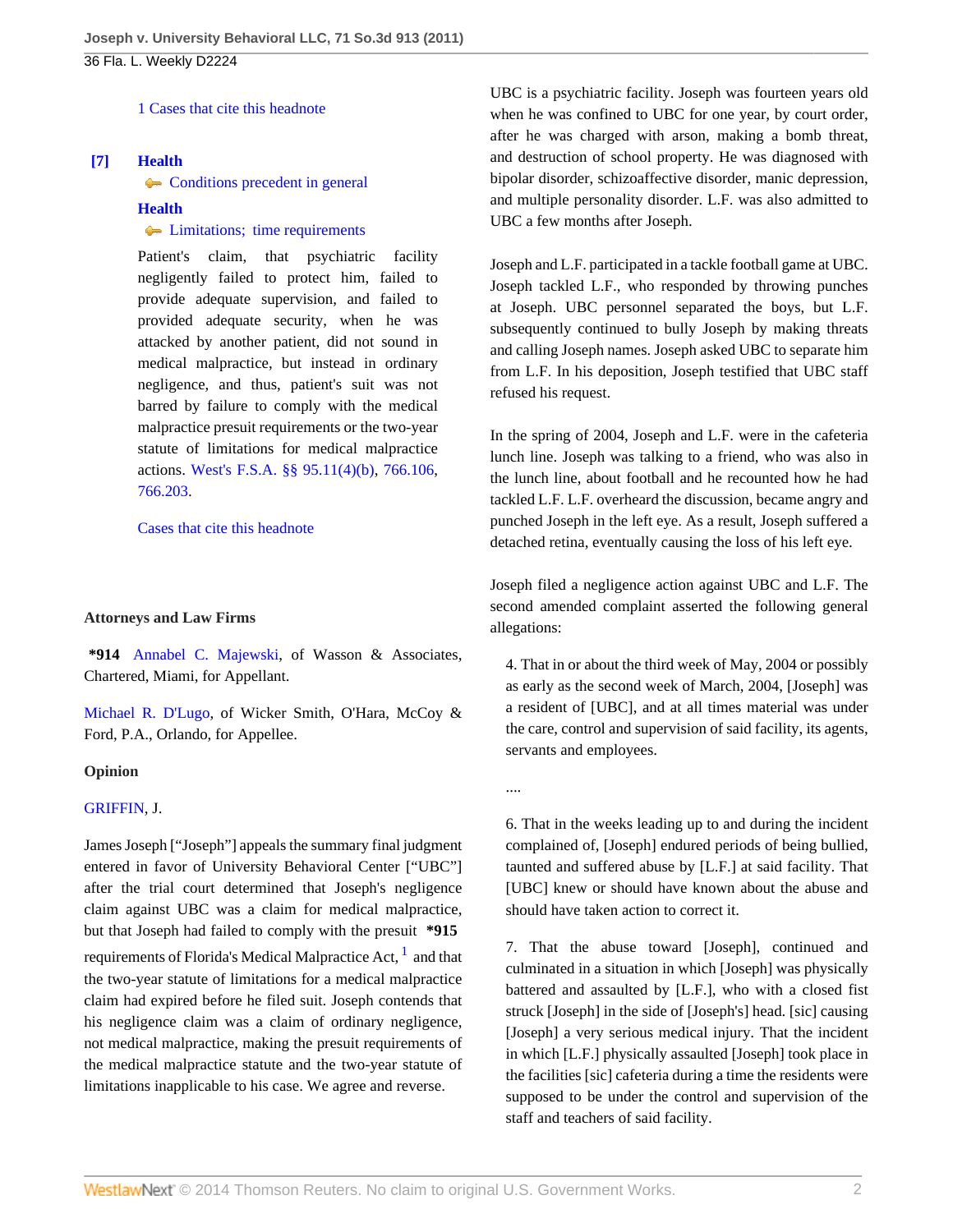The allegations of negligence in the second amended complaint were as follows:

12. That at all times material, [UBC], in operating a private psychiatric facility with young males as residents, had a legal duty to at all times supervise and control the behavior of those residents under their charge.

13. That [UBC] had an affirmative duty to provide adequate security to reduce the risk of one resident assaulting another.

14. That [UBC] had an affirmative duty to ensure its staff was properly trained so as to recognize and react to **\*916** emergency medical situations and conditions.

15. That [UBC] knew or should have known from prior events that [Joseph] was the victim of verbal and or physical abuse, and therefore should have been on notice of [Joseph] being the potential victim of bullying and/ or a physical assault. Despite having this knowledge or despite the fact it should have had this knowledge, [UBC] was negligent in failing to protect [Joseph] or in failing to correct the situation leading to the physical assault on [Joseph].

16. Regardless, [UBC] was also negligent for failing to provide adequate supervision and for failing to provide adequate security at the time of the incident complained of, both duties imposed on [UBC] by operation of law.

17. [UBC] was further negligent in its failure to ensure [Joseph] was provided with timely and adequate medical treatment. The failure to provide such medical care contributed to or directly caused the loss of [Joseph's] sight in his left eye.

18. As a consequence of the lack of adequate supervision and/or security and as a consequence of the failure of [UBC] to control its young male residents, [Joseph] was assaulted and battered as indicated above when he was struck by [L.F.], all while the residents were on [UBC's] property and under the control and supervision (or lack thereof) of [UBC], its agents, servants and employees.

19. At the time and place mentioned above, [UBC], directly and through its agents and employees was negligent in the following manners although not exclusively:

a) In carelessly and negligently failing to properly, adequately or reasonably control, supervise and/or protect the residents in its charge.

b) In carelessly and negligently permitting the minor [L.F.] to abuse [Joseph], both verbally and physically.

c) In carelessly and negligently failing to correct the situation before it culminated in the physical assault as described above.

d) In the failure of [UBC], its employees and agents to act as reasonable and prudent people by obtaining timely and adequate medical treatment for [Joseph's] medical emergency.

e) In the failure of [UBC] to ensure its employees and agents were properly trained to properly supervise and control its young charges.

f) In the failure of [UBC] to ensure its employees and agents were properly trained with regard to providing emergency medical care or recognizing the need for emergency medical care.

g) In the failure of [UBC], its employees and agents to act as reasonable and prudent people would act under the same or similar circumstances, particularly in ignoring [Joseph's] protestations after his injury that he was blind or had distorted vision in his left eye.

h) In the failure of [UBC] to properly train and instruct its agents and employees to perform their jobs in a safe and reasonable manner so as to recognize and prevent bullying of students and so as to ensure the availability of emergency medical treatment.

i) Any and all of their acts of negligence which may be shown at the trial of this matter.

UBC answered the second amended complaint and asserted the following affirmative defense: "This action was brought more than two years from the time that [Joseph] knew or should have known of the injury or knowledge that there was a reasonable possibility that the injury was caused by medical negligence, and therefore **\*917** is barred pursuant to [Florida Statutes § 95.11](http://www.westlaw.com/Link/Document/FullText?findType=L&pubNum=1000006&cite=FLSTS95.11&originatingDoc=Ic2bf7d2c017b11e1be8fdb5fa26a1033&refType=LQ&originationContext=document&vr=3.0&rs=cblt1.0&transitionType=DocumentItem&contextData=(sc.Default))." UBC also alleged: "[UBC] asserts that this Court lacks subject matter jurisdiction over this action by [Joseph's] failure to comply with the conditions precedent prior to the filing of this action pursuant to [Florida Statutes § 766.106](http://www.westlaw.com/Link/Document/FullText?findType=L&pubNum=1000006&cite=FLSTS766.106&originatingDoc=Ic2bf7d2c017b11e1be8fdb5fa26a1033&refType=LQ&originationContext=document&vr=3.0&rs=cblt1.0&transitionType=DocumentItem&contextData=(sc.Default)) and [§ 766.203](http://www.westlaw.com/Link/Document/FullText?findType=L&pubNum=1000006&cite=FLSTS766.203&originatingDoc=Ic2bf7d2c017b11e1be8fdb5fa26a1033&refType=LQ&originationContext=document&vr=3.0&rs=cblt1.0&transitionType=DocumentItem&contextData=(sc.Default))." UBC then moved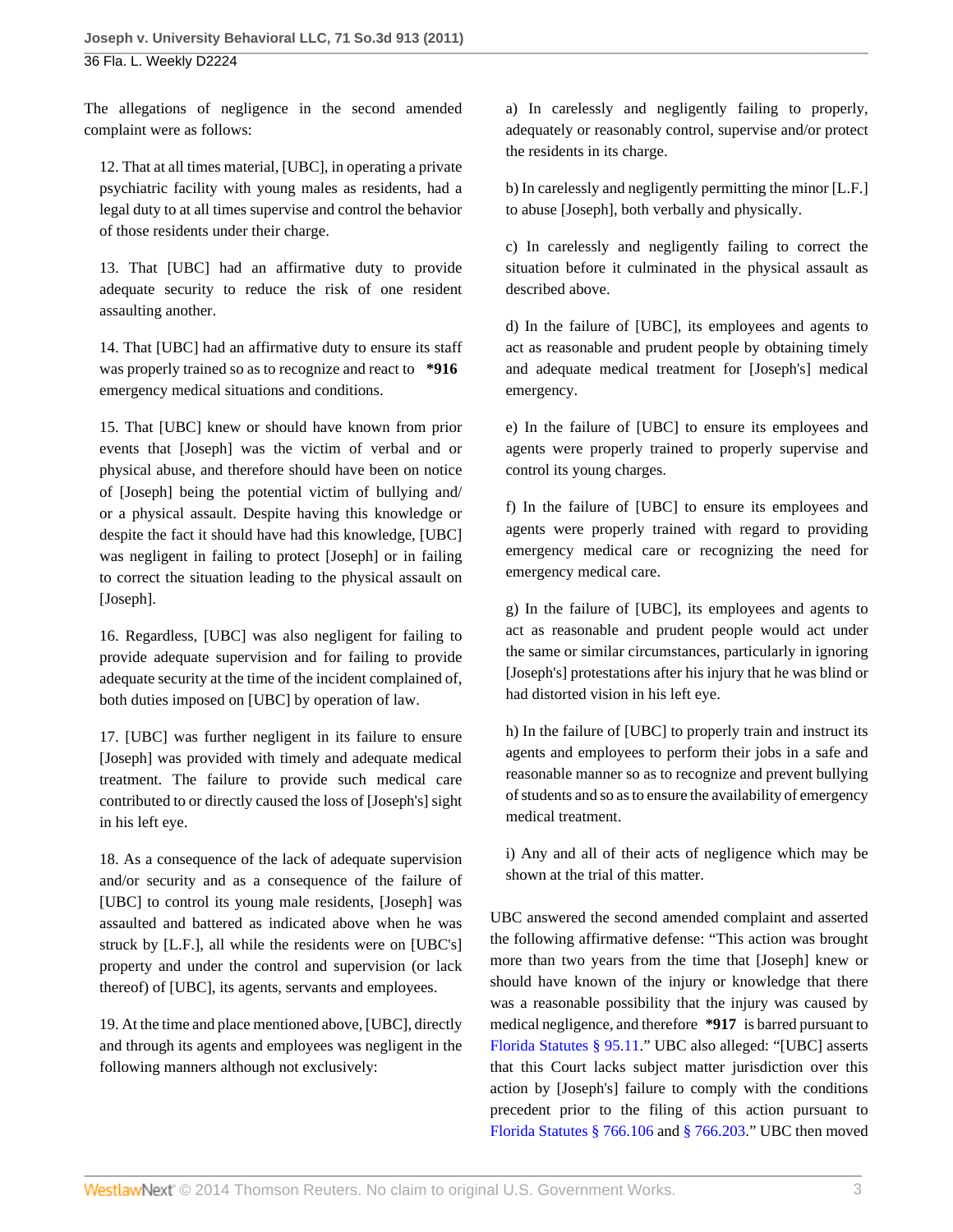for summary judgment on the grounds set forth in their affirmative defenses. The trial court rendered a summary final judgment in UBC's favor.

<span id="page-3-4"></span><span id="page-3-3"></span><span id="page-3-2"></span><span id="page-3-1"></span><span id="page-3-0"></span>**[\[1\]](#page-0-0) [\[2](#page-0-1)] [\[3\]](#page-0-2) [\[4\]](#page-0-3) [\[5](#page-0-4)]** [Section 766.106](http://www.westlaw.com/Link/Document/FullText?findType=L&pubNum=1000006&cite=FLSTS766.106&originatingDoc=Ic2bf7d2c017b11e1be8fdb5fa26a1033&refType=LQ&originationContext=document&vr=3.0&rs=cblt1.0&transitionType=DocumentItem&contextData=(sc.Default)) imposes presuit requirements on a claim for medical negligence or malpractice. Such a claim is one "arising out of the rendering of, or the failure to render, medical care or services." *[Mobley](http://www.westlaw.com/Link/Document/FullText?findType=Y&serNum=2007603789&pubNum=735&fi=co_pp_sp_735_218&originationContext=document&vr=3.0&rs=cblt1.0&transitionType=DocumentItem&contextData=(sc.Default)#co_pp_sp_735_218) [v. Gilbert E. Hirschberg, P.A.,](http://www.westlaw.com/Link/Document/FullText?findType=Y&serNum=2007603789&pubNum=735&fi=co_pp_sp_735_218&originationContext=document&vr=3.0&rs=cblt1.0&transitionType=DocumentItem&contextData=(sc.Default)#co_pp_sp_735_218)* 915 So.2d 217, 218 (Fla. [4th DCA 2005\)](http://www.westlaw.com/Link/Document/FullText?findType=Y&serNum=2007603789&pubNum=735&fi=co_pp_sp_735_218&originationContext=document&vr=3.0&rs=cblt1.0&transitionType=DocumentItem&contextData=(sc.Default)#co_pp_sp_735_218) (quoting *[Burke v. Snyder,](http://www.westlaw.com/Link/Document/FullText?findType=Y&serNum=2006295451&pubNum=735&fi=co_pp_sp_735_338&originationContext=document&vr=3.0&rs=cblt1.0&transitionType=DocumentItem&contextData=(sc.Default)#co_pp_sp_735_338)* 899 So.2d 336, [338 \(Fla. 4th DCA 2005\);](http://www.westlaw.com/Link/Document/FullText?findType=Y&serNum=2006295451&pubNum=735&fi=co_pp_sp_735_338&originationContext=document&vr=3.0&rs=cblt1.0&transitionType=DocumentItem&contextData=(sc.Default)#co_pp_sp_735_338) [§ 766.106\(1\)\(a\), Fla. Stat.](http://www.westlaw.com/Link/Document/FullText?findType=L&pubNum=1000006&cite=FLSTS766.106&originatingDoc=Ic2bf7d2c017b11e1be8fdb5fa26a1033&refType=SP&originationContext=document&vr=3.0&rs=cblt1.0&transitionType=DocumentItem&contextData=(sc.Default)#co_pp_9f800000f2221) (2008). Claims of simple negligence or intentional torts which do not involve the provision of medical care or services do not require compliance with chapter 766 presuit requirements. *See [Lake Shore Hosp., Inc. v. Clarke,](http://www.westlaw.com/Link/Document/FullText?findType=Y&serNum=2000571217&pubNum=735&originationContext=document&vr=3.0&rs=cblt1.0&transitionType=DocumentItem&contextData=(sc.Default))* 768 So.2d 1251 (Fla. [1st DCA 2000\)](http://www.westlaw.com/Link/Document/FullText?findType=Y&serNum=2000571217&pubNum=735&originationContext=document&vr=3.0&rs=cblt1.0&transitionType=DocumentItem&contextData=(sc.Default)) (patient's negligence claim arising from slip and fall between her hospital bed and bathroom was not cause of action for medical negligence subject to presuit requirements); *[Garcia v. Psychiatric Insts. of Am., Inc.,](http://www.westlaw.com/Link/Document/FullText?findType=Y&serNum=1997088895&pubNum=735&originationContext=document&vr=3.0&rs=cblt1.0&transitionType=DocumentItem&contextData=(sc.Default))* 693 [So.2d 66 \(Fla. 5th DCA 1997\)](http://www.westlaw.com/Link/Document/FullText?findType=Y&serNum=1997088895&pubNum=735&originationContext=document&vr=3.0&rs=cblt1.0&transitionType=DocumentItem&contextData=(sc.Default)). The test for determining whether a defendant is entitled to the benefit of the presuit screening requirements of [section 766.106](http://www.westlaw.com/Link/Document/FullText?findType=L&pubNum=1000006&cite=FLSTS766.106&originatingDoc=Ic2bf7d2c017b11e1be8fdb5fa26a1033&refType=LQ&originationContext=document&vr=3.0&rs=cblt1.0&transitionType=DocumentItem&contextData=(sc.Default)) is whether a defendant is liable under the medical negligence standard of care set forth in section 766.10[2](#page-5-1)(1).<sup>2</sup> The fact that a wrongful act occurs in a medical setting does not necessarily mean that it involves medical malpractice. *[Robinson v. West](http://www.westlaw.com/Link/Document/FullText?findType=Y&serNum=1996137368&pubNum=735&originationContext=document&vr=3.0&rs=cblt1.0&transitionType=DocumentItem&contextData=(sc.Default)) Fla. Reg'l Med. Ctr.,* [675 So.2d 226 \(Fla. 1st DCA 1996\)](http://www.westlaw.com/Link/Document/FullText?findType=Y&serNum=1996137368&pubNum=735&originationContext=document&vr=3.0&rs=cblt1.0&transitionType=DocumentItem&contextData=(sc.Default)); *[Durden v. Am. Hosp. Supply Corp.,](http://www.westlaw.com/Link/Document/FullText?findType=Y&serNum=1979134393&pubNum=735&originationContext=document&vr=3.0&rs=cblt1.0&transitionType=DocumentItem&contextData=(sc.Default))* 375 So.2d 1096 (Fla. [3d DCA \(1979\)](http://www.westlaw.com/Link/Document/FullText?findType=Y&serNum=1979134393&pubNum=735&originationContext=document&vr=3.0&rs=cblt1.0&transitionType=DocumentItem&contextData=(sc.Default)) (complaint grounded in general negligence after finding no medical diagnosis, treatment, or care rendered by blood collection agency to patient who sold his blood). The wrongful act must be directly related to the improper application of medical services and the use of professional judgment or skill. *[Liles v. P.I.A. Medfield, Inc.,](http://www.westlaw.com/Link/Document/FullText?findType=Y&serNum=1995221063&pubNum=735&originationContext=document&vr=3.0&rs=cblt1.0&transitionType=DocumentItem&contextData=(sc.Default))* 681 So.2d [711 \(Fla. 2d DCA 1995\)](http://www.westlaw.com/Link/Document/FullText?findType=Y&serNum=1995221063&pubNum=735&originationContext=document&vr=3.0&rs=cblt1.0&transitionType=DocumentItem&contextData=(sc.Default)) (general negligence claim allowed where process of complying with statutory requirements did not involve medical skill or judgment). A court must, on a case-by-case basis, look to the allegations in the complaint when determining whether a suit raises an issue of ordinary negligence or medical malpractice. *[Southern Baptist Hosp. of](http://www.westlaw.com/Link/Document/FullText?findType=Y&serNum=2011401367&pubNum=735&fi=co_pp_sp_735_890&originationContext=document&vr=3.0&rs=cblt1.0&transitionType=DocumentItem&contextData=(sc.Default)#co_pp_sp_735_890) Fla., Inc. v. Ashe,* [948 So.2d 889, 890 \(Fla. 1st DCA 2007\).](http://www.westlaw.com/Link/Document/FullText?findType=Y&serNum=2011401367&pubNum=735&fi=co_pp_sp_735_890&originationContext=document&vr=3.0&rs=cblt1.0&transitionType=DocumentItem&contextData=(sc.Default)#co_pp_sp_735_890)

<span id="page-3-5"></span>**[\[6\]](#page-0-5)** Similarly, the statute of limitations applicable to medical malpractice contained in [section 95.11\(4\)\(b\), Florida Statutes](http://www.westlaw.com/Link/Document/FullText?findType=L&pubNum=1000006&cite=FLSTS95.11&originatingDoc=Ic2bf7d2c017b11e1be8fdb5fa26a1033&refType=SP&originationContext=document&vr=3.0&rs=cblt1.0&transitionType=DocumentItem&contextData=(sc.Default)#co_pp_ea5b0000e1ba5) [\(2011\),](http://www.westlaw.com/Link/Document/FullText?findType=L&pubNum=1000006&cite=FLSTS95.11&originatingDoc=Ic2bf7d2c017b11e1be8fdb5fa26a1033&refType=SP&originationContext=document&vr=3.0&rs=cblt1.0&transitionType=DocumentItem&contextData=(sc.Default)#co_pp_ea5b0000e1ba5) provides:

> (b) An action for medical malpractice shall be commenced within 2 years from the time the incident giving

rise to the action occurred or within 2 years from the time the incident is discovered, or should have been discovered with the **\*918** exercise of due diligence; however, in no event shall the action be commenced later than 4 years from the date of the incident or occurrence out of which the cause of action accrued, except that this 4–year period shall not bar an action brought on behalf of a minor on or before the child's eighth birthday. *An "action for medical malpractice" is defined as a claim in tort or in contract for damages because of the death, injury, or monetary loss to any person arising out of any medical, dental, or surgical diagnosis, treatment, or care by any provider of health care.* The limitation of actions within this subsection shall be limited to the health care provider and persons in privity with the provider of health care....

<span id="page-3-6"></span>(emphasis added). Thus, under the statute, the inquiry is twofold: (1) whether the action arose out of "medical ... diagnosis, treatment or care," and (2) whether such diagnosis, treatment or care was rendered by a "provider of health care." *[Silva v. Sw. Fla. Blood Bank, Inc.,](http://www.westlaw.com/Link/Document/FullText?findType=Y&serNum=1992097609&pubNum=735&fi=co_pp_sp_735_1186&originationContext=document&vr=3.0&rs=cblt1.0&transitionType=DocumentItem&contextData=(sc.Default)#co_pp_sp_735_1186)* 601 So.2d 1184, 1186 [\(Fla.1992\).](http://www.westlaw.com/Link/Document/FullText?findType=Y&serNum=1992097609&pubNum=735&fi=co_pp_sp_735_1186&originationContext=document&vr=3.0&rs=cblt1.0&transitionType=DocumentItem&contextData=(sc.Default)#co_pp_sp_735_1186) The supreme court previously has held that the terms "diagnosis," "treatment," and "care" are unambiguous. Specifically, the court found:

> In ordinary, common parlance, the average person would understand "diagnosis, treatment, or care" to mean ascertaining a patient's medical condition through examination and testing, prescribing and administering a course of action to effect a cure, and meeting the patient's daily needs during the illness.

# *Id.* [at 1187.](http://www.westlaw.com/Link/Document/FullText?findType=Y&serNum=1992097609&originationContext=document&vr=3.0&rs=cblt1.0&transitionType=DocumentItem&contextData=(sc.Default))

In *[Mobley,](http://www.westlaw.com/Link/Document/FullText?findType=Y&serNum=2007603789&originationContext=document&vr=3.0&rs=cblt1.0&transitionType=DocumentItem&contextData=(sc.Default))* a patient sued a dentist after one of his dental assistants accidentally struck the patient in the face causing injuries. The patient sued for simple negligence. The dentist raised the affirmative defense that the patient failed to comply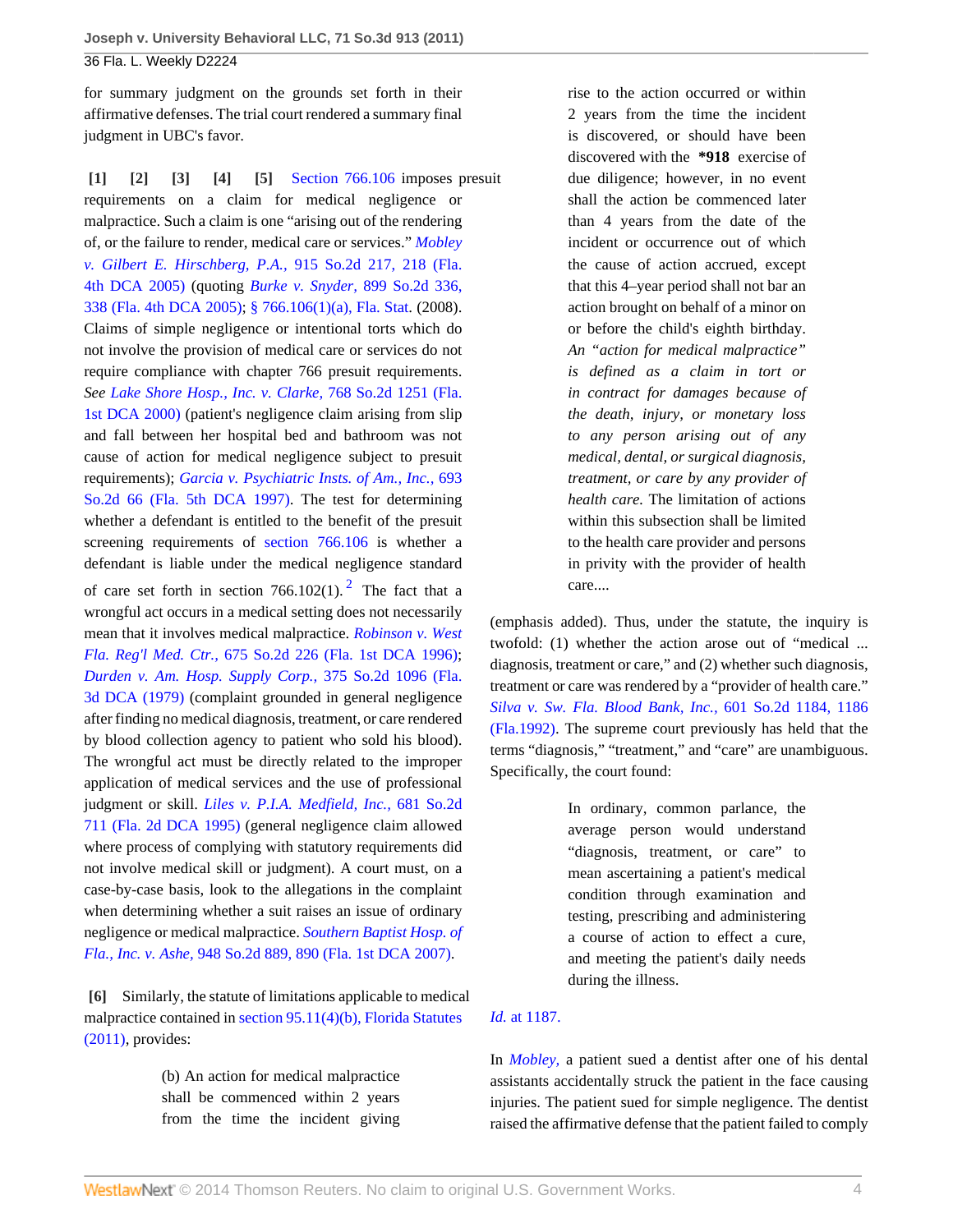with the presuit requirements of [section 766.106](http://www.westlaw.com/Link/Document/FullText?findType=L&pubNum=1000006&cite=FLSTS766.106&originatingDoc=Ic2bf7d2c017b11e1be8fdb5fa26a1033&refType=LQ&originationContext=document&vr=3.0&rs=cblt1.0&transitionType=DocumentItem&contextData=(sc.Default)). The trial court granted the dentist's motion for summary judgment, ruling that the case was a medical malpractice case because the patient was injured during the course of treatment. The Fourth District, however, reversed, holding that the patient's claim that she was negligently banged in the face with a piece of equipment involves a simple negligence claim independent of the standard of care imposed on a health care provider. [915 So.2d at 218.](http://www.westlaw.com/Link/Document/FullText?findType=Y&serNum=2007603789&pubNum=735&fi=co_pp_sp_735_218&originationContext=document&vr=3.0&rs=cblt1.0&transitionType=DocumentItem&contextData=(sc.Default)#co_pp_sp_735_218) Deciding how to unstick the arm of the x-ray machine was not a medical service requiring the use of a medical professional's judgment or skill. In rejecting the argument that chapter 766 applied merely because the accident occurred after the patient was positioned in the dental chair for treatment, the court held that if an intentional tort or negligence does not arise out of the rendering of medical services, chapter 766 does not apply even if an injury occurs after the delivery of medical services has commenced. *[Id.](http://www.westlaw.com/Link/Document/FullText?findType=Y&serNum=2007603789&originationContext=document&vr=3.0&rs=cblt1.0&transitionType=DocumentItem&contextData=(sc.Default))* at [219.](http://www.westlaw.com/Link/Document/FullText?findType=Y&serNum=2007603789&originationContext=document&vr=3.0&rs=cblt1.0&transitionType=DocumentItem&contextData=(sc.Default))

Likewise, in *[Tenet St. Mary's, Inc. v. Serratore,](http://www.westlaw.com/Link/Document/FullText?findType=Y&serNum=2004300826&pubNum=735&originationContext=document&vr=3.0&rs=cblt1.0&transitionType=DocumentItem&contextData=(sc.Default))* 869 So.2d [729 \(Fla. 4th DCA 2004\)](http://www.westlaw.com/Link/Document/FullText?findType=Y&serNum=2004300826&pubNum=735&originationContext=document&vr=3.0&rs=cblt1.0&transitionType=DocumentItem&contextData=(sc.Default)), a patient was injured after receiving dialysis treatment at St. Mary's. The patient was sitting in a reclining chair after completing dialysis treatment and a St. Mary's employee attempted to assist her by returning the chair to its upright position so that the patient could stand up. The employee attempted to kick the footrest of the chair to return the chair to the upright position, but instead accidentally kicked the patient's right foot. The injury did not heal and eventually required a below-the-knee amputation. St. Mary's filed a motion to dismiss claiming that the patient did not comply with the chapter 766 presuit requirements. St. Mary's argued that even though the patient was alleging simple negligence, the patient was required to file her complaint as a medical malpractice case because the injury occurred while she was under the care of a hospital employee after receiving dialysis **\*919** treatment. The Fourth District disagreed, deciding that the allegations of the complaint were not for medical negligence.

Similarly, in *[Ashe,](http://www.westlaw.com/Link/Document/FullText?findType=Y&serNum=2011401367&originationContext=document&vr=3.0&rs=cblt1.0&transitionType=DocumentItem&contextData=(sc.Default))* the First District denied the hospital's petition for writ of certiorari because the respondent's cause of action, negligence in the release of respondent's daughter under the Baker Act, did not sound in medical malpractice, but instead in ordinary negligence. [948 So.2d at 890.](http://www.westlaw.com/Link/Document/FullText?findType=Y&serNum=2011401367&pubNum=735&fi=co_pp_sp_735_890&originationContext=document&vr=3.0&rs=cblt1.0&transitionType=DocumentItem&contextData=(sc.Default)#co_pp_sp_735_890) The court found that the respondent did not challenge any medical diagnosis or decision that required professional skill or judgment. *Id.* [at 891.](http://www.westlaw.com/Link/Document/FullText?findType=Y&serNum=2011401367&originationContext=document&vr=3.0&rs=cblt1.0&transitionType=DocumentItem&contextData=(sc.Default)) Additionally, in *[Palm Springs General](http://www.westlaw.com/Link/Document/FullText?findType=Y&serNum=1995185793&pubNum=735&fi=co_pp_sp_735_1223&originationContext=document&vr=3.0&rs=cblt1.0&transitionType=DocumentItem&contextData=(sc.Default)#co_pp_sp_735_1223) Hospital, Inc. v. Perez,* [661 So.2d 1222, 1223 \(Fla. 3d DCA](http://www.westlaw.com/Link/Document/FullText?findType=Y&serNum=1995185793&pubNum=735&fi=co_pp_sp_735_1223&originationContext=document&vr=3.0&rs=cblt1.0&transitionType=DocumentItem&contextData=(sc.Default)#co_pp_sp_735_1223) [1995\)](http://www.westlaw.com/Link/Document/FullText?findType=Y&serNum=1995185793&pubNum=735&fi=co_pp_sp_735_1223&originationContext=document&vr=3.0&rs=cblt1.0&transitionType=DocumentItem&contextData=(sc.Default)#co_pp_sp_735_1223), the Third District denied a hospital's petition for writ of certiorari after finding that negligently placing the plaintiff, a patient of the hospital, in a room with another patient, who committed a homosexual attack on the plaintiff was a cause of action for common law negligence, not medical malpractice.

Most analogous to this case is *[Robinson.](http://www.westlaw.com/Link/Document/FullText?findType=Y&serNum=1996137368&originationContext=document&vr=3.0&rs=cblt1.0&transitionType=DocumentItem&contextData=(sc.Default))* There, the appellant was a patient at a psychiatric facility at West Florida Regional Medical Center. While there, she was attacked and injured by another patient. In her complaint, she alleged that the hospital negligently failed to provide adequate security for the safety of its occupants, including herself. She also alleged that the patient who assaulted her had previously assaulted another patient and that this fact was known to the hospital. In her deposition, the appellant indicated that she was alone in her room in a closed ward of the facility at the time of her assault. The hospital moved for summary judgment, asserting that the manner in which mental patients are supervised is necessarily governed by a medical standard of care. The trial court granted summary judgment, applying the two-year statute of limitations for medical malpractice. The First District noted that the complaint was for inadequate security, independent of any medical diagnosis, treatment or care. The court reversed the summary final judgment because the claim did not arise "out of the rendering of medical care by licensed health care providers subject to the prevailing professional standard of care." [675 So.2d at 228.](http://www.westlaw.com/Link/Document/FullText?findType=Y&serNum=1996137368&pubNum=735&fi=co_pp_sp_735_228&originationContext=document&vr=3.0&rs=cblt1.0&transitionType=DocumentItem&contextData=(sc.Default)#co_pp_sp_735_228)

<span id="page-4-0"></span>**[\[7\]](#page-1-0)** In the trial court, UBC essentially adopted the approach that everything that happens in a psychiatric care facility is psychiatric treatment and any negligence is within the realm of medical malpractice. On appeal, UBC concedes, in the abstract, that it could be guilty of ordinary negligence, but UBC contends that the facts of this case would only support a claim of medical negligence. According to UBC, the decision to not separate Joseph and L.F. was a "medical" decision having to do with the "socialization" of Joseph and that it accordingly falls within the category of medical care and treatment for which compliance with the medical malpractice statute and statute of limitations were required. UBC acknowledges, as it must, that the record does not refute the existence of any issue of fact supporting the claims of negligence contained in the complaint. UBC also acknowledges that there is no record evidence that Joseph's injuries resulted from any decision made in the course of Joseph's psychiatric treatment. UBC suggests that Joseph only complained in his deposition of the failure of UBC to separate the two boys and that any decision not to separate them was necessarily part of psychiatric care and treatment. First, it is not accurate that Joseph only complained of the